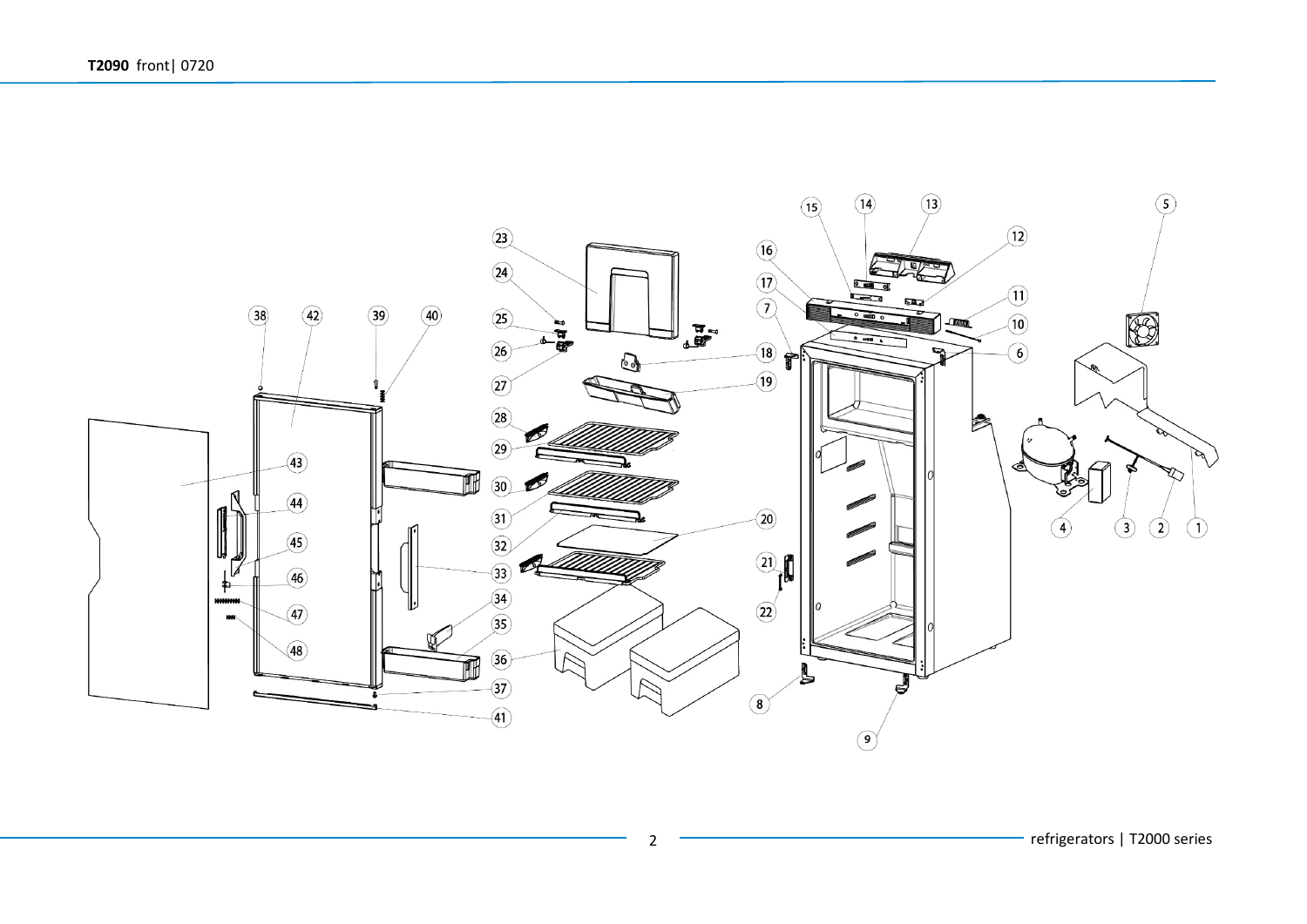|                |                             | Spare part<br>number | Spare part<br>number | Spare part<br>number | <b>Colours</b><br>available |
|----------------|-----------------------------|----------------------|----------------------|----------------------|-----------------------------|
| 1              | Air duct                    | 691331               |                      |                      |                             |
| 2              | Power cord                  |                      |                      |                      |                             |
| 3              | Fuse                        |                      | 691345               |                      |                             |
| 4              | <b>Control Module</b>       | 691391               |                      |                      |                             |
| 5              | Condensor fan               | 692750               |                      |                      |                             |
| 6              | Right upper hinge           |                      |                      |                      |                             |
| $\overline{7}$ | Left upper hinge            |                      | 692751               |                      |                             |
| 8              | Left bottom hinge           |                      |                      |                      |                             |
| 9              | Right bottom hinge          |                      |                      |                      |                             |
| 10             | Thermistor                  |                      | 692752               |                      |                             |
| 11             | Thermistor cover            |                      |                      |                      |                             |
| 12             | LED panel                   | 692753               |                      |                      |                             |
| 13             | <b>Technical panel</b>      | 692754               |                      |                      |                             |
| 14             | Circuit board light panel   |                      | 692755               |                      |                             |
| 15             | Control panel               |                      |                      |                      |                             |
| 16             | Control housing             | 692756               |                      |                      |                             |
| 17             | Sticker                     | 692757               |                      |                      |                             |
| 18             | Drip tray                   |                      | 691740               |                      |                             |
| 19             | <b>Bracket</b>              |                      |                      |                      |                             |
| 20             | Plate                       | 691592               |                      |                      |                             |
| 21             | Door latch plate            |                      | 692758               |                      |                             |
| 22             | Winter lock support         |                      |                      |                      |                             |
| 23             | Freezer door shell          |                      |                      |                      |                             |
| 24             | Freezer door shaft          |                      |                      |                      |                             |
| 25             | Freezer door upper hinge    |                      | 691741               |                      |                             |
| 26             | Freezer door torsion spring |                      |                      |                      |                             |
| 27             | Freezer door bottom spring  |                      |                      |                      |                             |
| 28             | Clip shelf small            | 692759               |                      |                      |                             |
| 29             | Shelf small                 | 692760               |                      |                      |                             |
| 30             | Clip shelf large            | 692761               |                      |                      |                             |
| 31             | Shelf large                 | 692762               |                      |                      |                             |
| 32             | Food retainer               | 692763               |                      |                      |                             |
| 33             | Door cover                  | 692764               |                      |                      |                             |
| 34             | Bottle retainer             | 692765               |                      |                      |                             |
| 35             | Door bin                    | 692766               |                      |                      |                             |
| 36             | Vegetable bin               | 692767               |                      |                      |                             |
| 37             | Lower hinge shaft           |                      |                      |                      |                             |
| 38             | Silicone blanking cap       |                      | 691456               |                      | 27                          |
| 39             | Upper hinge shaft           |                      |                      |                      |                             |
| 40             | Upper hinge shaft spring    |                      |                      |                      |                             |
| 41             | Panel retainer              | 692768               |                      |                      |                             |
| 42             | Foaming door                |                      | 692769               |                      |                             |
| 43             | Deco panel                  |                      |                      |                      |                             |